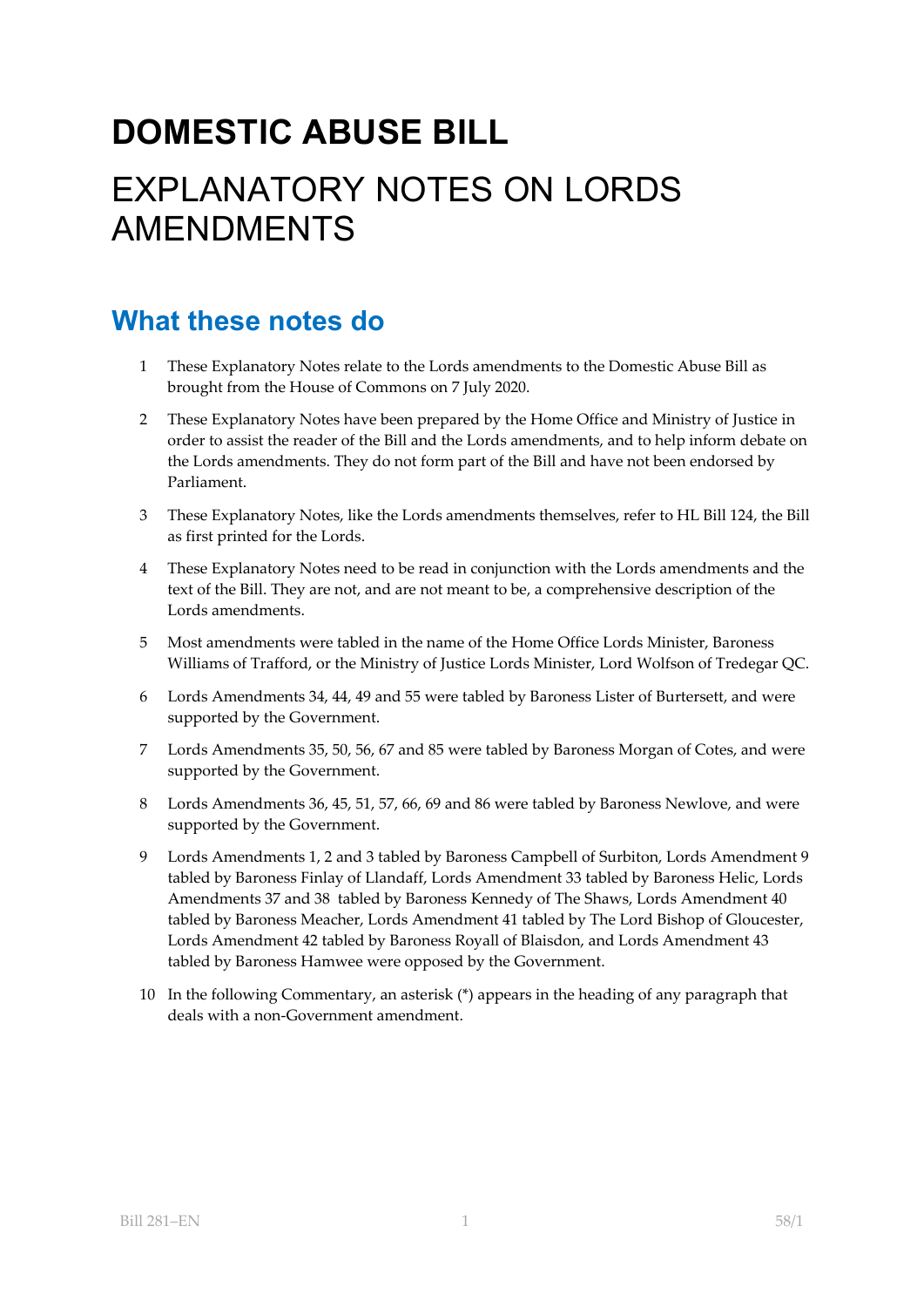## **Commentary on Lords amendments**

## **\*Lords Amendment to Clause 2: Extension of definition of "personally connected" to carers**

#### Lords Amendment 1 to 3

11 These amendments would bring the relationship between a disabled person and their carer within the definition of "personally connected" in Clause 2 of the Bill, applying it to both paid and unpaid carers.

## **Lords Amendment to after Clause 16 "Duty to send conclusions of domestic homicide review to Commissioner"**

#### Lords Amendment 4

- 12 Section 9 of the Domestic Violence, Crime and Victims Act 2004 provides for the police, local and health authorities and probation providers to undertake Domestic Homicide Reviews so that lessons can be learnt from them to prevent future deaths. The guidance issued under section 9 requires a final copy of the report to be shared with the Home Office.
- 13 Lords Amendment 4 would amend section 9 of the Domestic Violence, Crime and Victims Act 2004 Act to require that all completed Domestic Homicide Review reports are sent to the Domestic Abuse Commissioner.

### **Lords Amendments to after Clause 18 "Duty to report on domestic abuse services in England" and Lords Amendment to Clause 76**

#### Lords Amendments 5 and 61

- 14 Lords Amendment 5 would insert a new Clause which would require the Domestic Abuse Commissioner to prepare and publish a report on the need for certain domestic abuse services in England and the provision of such services. The report must be published no later than 12 months after this new Clause comes into force.
- 15 Lords Amendment 61 is consequential on Lords Amendment 5.

## **Lords Amendments to Clauses 33 and 34: Domestic Abuse Protection Orders**

#### Lords Amendment 6 and 7

16 Clause 33 sets out the types of conditions that may be imposed by a Domestic Abuse Protection Order ("DAPO"). Such conditions may include a requirement that the person against whom the DAPO is made (the perpetrator) from coming within a specified distance of the home of the person to be protected by the order (the victim). Amendment 6 would enable a court making a DAPO to prohibit the perpetrator from coming within a specified distance of other premises, such as the victim's place of work, in addition to those where the victim lives.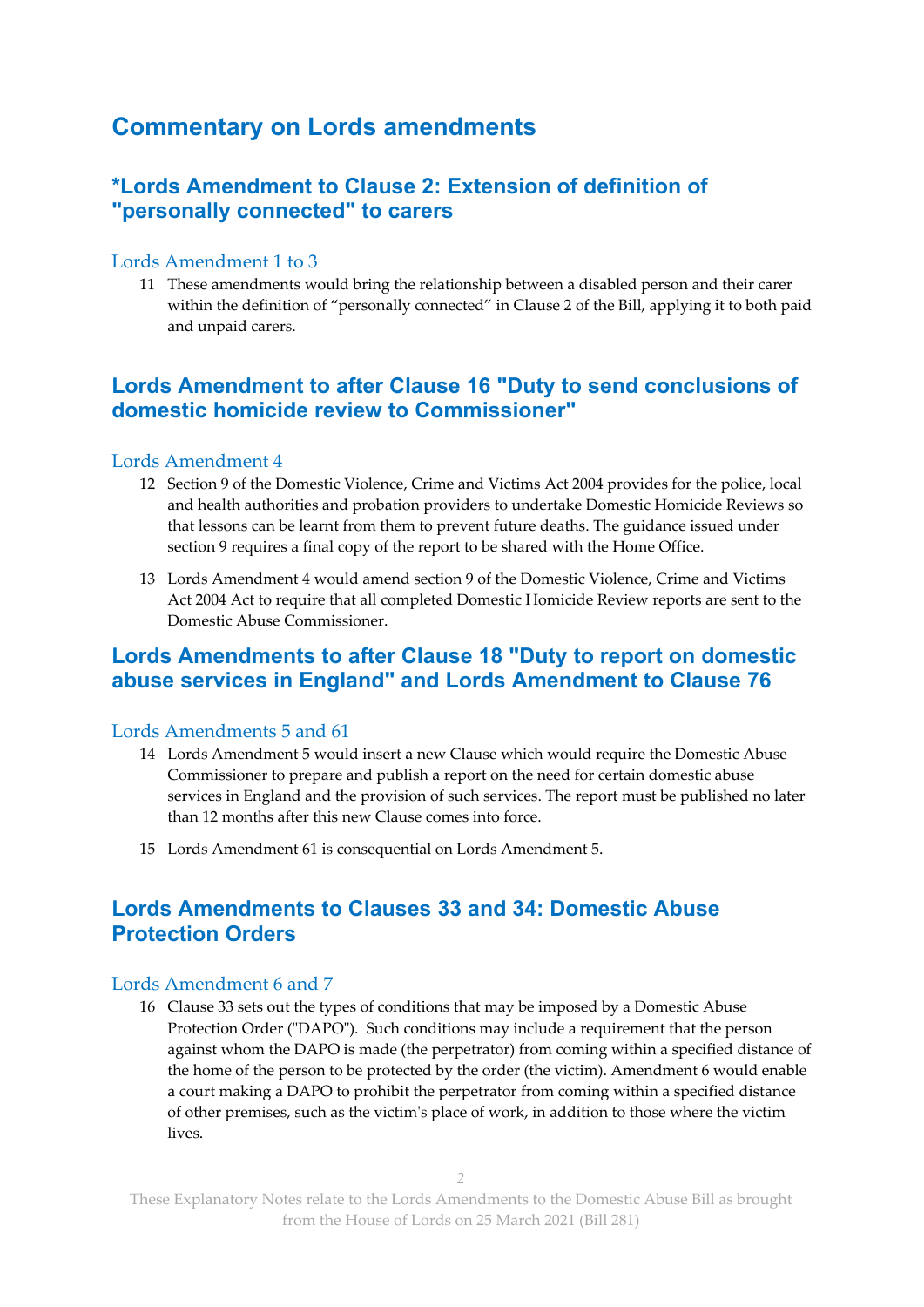17 Clause 34 sets out further provision about requirements that may be imposed by a DAPO. Amendment 7 would make clear that requirements imposed on a perpetrator by a DAPO (such as, for example, requirements prohibiting the person from coming within a specified distance of particular premises) must, so far as practicable, not interfere with the perpetrator's work or with the perpetrator's attendance at an educational establishment

## **Lords Amendments to Clauses 55 and 56: Local authority support**

#### Lords Amendment 8, and 10 to 16

- 18 Part 4 of the Bill places a duty on tier one local authorities in England to provide support to victims of domestic abuse and their children within safe accommodation.
- 19 Clause 55 places a duty on each relevant local authority in England (that is tier one local authorities, namely county councils, unitary district councils, the Greater London Authority and the Council of the Isles of Scilly) to assess the need for "domestic abuse support" for victims and their children within its area, to prepare and publish a strategy for the delivery of the support within its area and to monitor and evaluate the effectiveness of this strategy.
- 20 Lords Amendments 8 and 10 would change the current label of "domestic abuse support" in Clause 55 to "accommodation-based support"; the amendments are consequential on Lords Amendments 11 to 16.
- 21 Lords Amendment 11 would require a relevant local authority that publishes a strategy under Clause 55 to keep under review any effect of that strategy on the provision by the local authority of domestic abuse support in the community as opposed to those residing in safe accommodation.
- 22 Lords Amendment 12 would define "other local authority support" for the purposes of Clause 55.
- 23 Lords Amendment 13 to Clause 55(9) would provide that regulations made under Clause 55(8) may make provision about the frequency with which a relevant local authority must review any effect of its strategy on the provision by the local authority of domestic abuse support in the community as opposed to those residing in relevant accommodation.
- 24 Clause 56 places a duty on relevant local authorities to appoint a domestic abuse local partnership board for the purposes of advising the authority on the exercise of its functions under Clause 55. It also sets out the minimum required members of the board to best represent local agencies. In addition to a representative from the relevant local authority (who is expected to chair the board).
- 25 Lords Amendments 14 and 15 would provide for the Domestic Abuse Local Partnership Board appointed under Clause 56(1) to also advise a relevant local authority about the provision of other local authority support in the authority's area.
- 26 Lords Amendment 16 would provide that "other local authority support" has the same meaning as in Clause 55 (see Lords Amendment 12).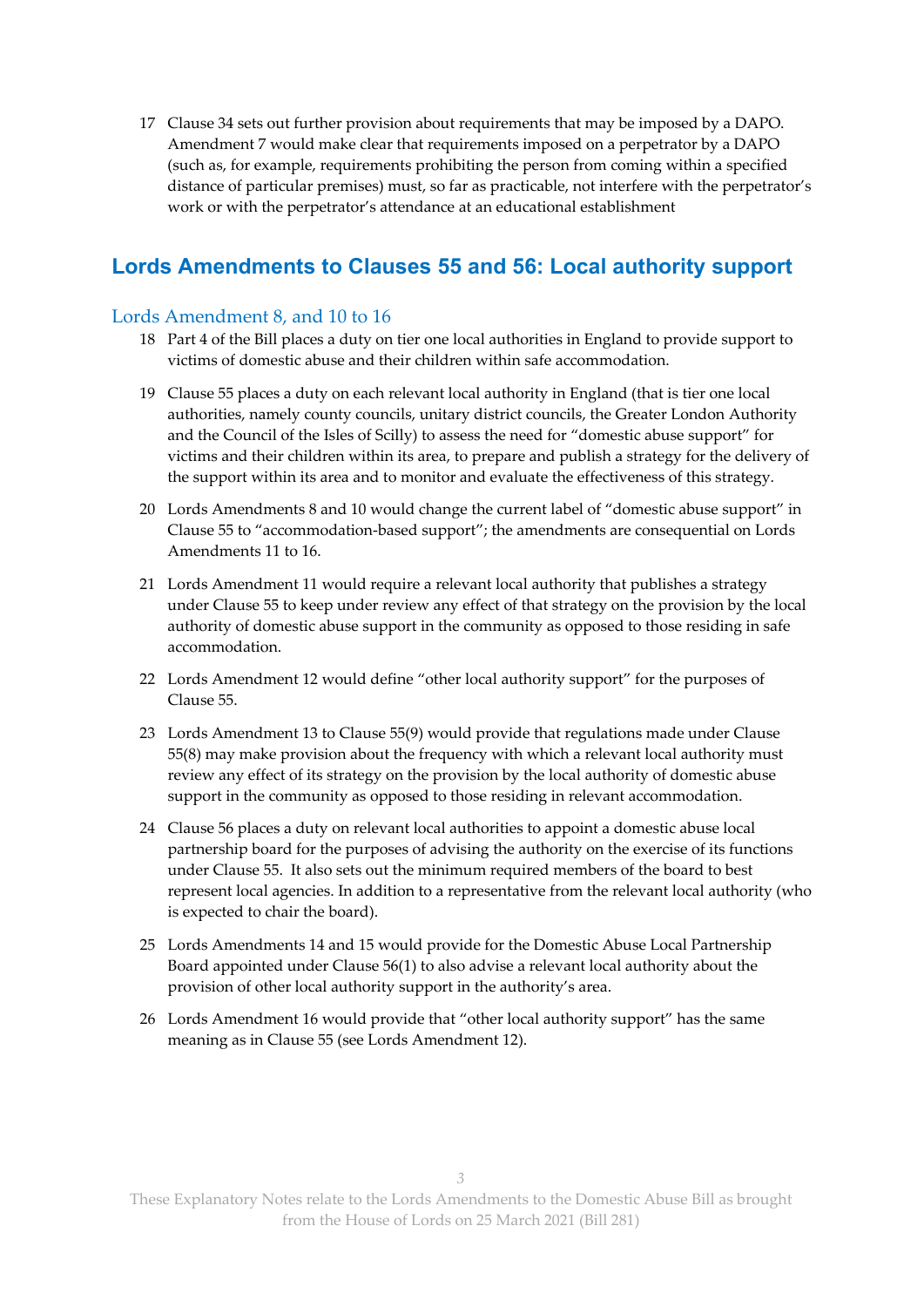## **\*Lords Amendments to Clause 55: Accreditation of child contact centres**

#### Lords Amendment 9

27 Lords Amendment 9 would provide that each local authority in England must ensure that all child contact centres and organisations that offer child contact services are accredited in accordance with national standards in relation to safeguarding and preventing domestic abuse. The standards would be set by regulations made by the Secretary of State.

## **Lords Amendment to Clause 62: Special measures in civil proceedings: victims of specified offences**

#### Lords Amendment 17

- 28 Clause 62 provides that Court Rules must make provision to enable the court to make a special measures direction in relation to victims and alleged victims of offences (to be specified in regulations made by the Lord Chancellor), and to require the court to consider whether the quality of their evidence or their participation in the proceedings is likely to be diminished by reason of their vulnerability.
- 29 Lords Amendment 17 would ensure that rules of court made by virtue of Clause 62(1) must make provision such that those at risk of domestic abuse are to be included in the categories of those who may be eligible for special measures in civil proceedings.

## **Lords Amendments to Clause 63: Prohibition of cross-examination in family proceedings**

#### Lords Amendments 18 to 23

- 30 Clause 63 inserts a new Part 4B (comprising new sections 31Q to 31Z) into the Matrimonial and Family Proceedings Act 1984, to prohibit perpetrators or alleged perpetrators of abuse from cross-examining their victims in person (and vice-versa) in certain circumstances in family proceedings in England and Wales.
- 31 Lords Amendments 18 to 23 are minor and technical in nature and would amend the part of the clause which relates to the automatic prohibition of cross-examination in person where a party has been convicted of, given a caution for, or charged with, a specified offence against a witness.
- 32 Lords Amendment 18 would make a minor drafting change to the definition of "conviction".
- 33 Amendment 19 would ensure that, in relation to service disciplinary proceedings, a finding of guilt and a finding that a charge has been proved in summary proceedings before an officer, are included in the definition of "conviction". This also brings the definition of "conviction" in line with that used in the Sentencing Act 2020.
- 34 Lords Amendments 20 to 22 would expand the definition of "service disciplinary proceedings" to include proceedings under the arrangements put in place during the transition to the Armed Forces Act 2006 from earlier service disciplinary legislation.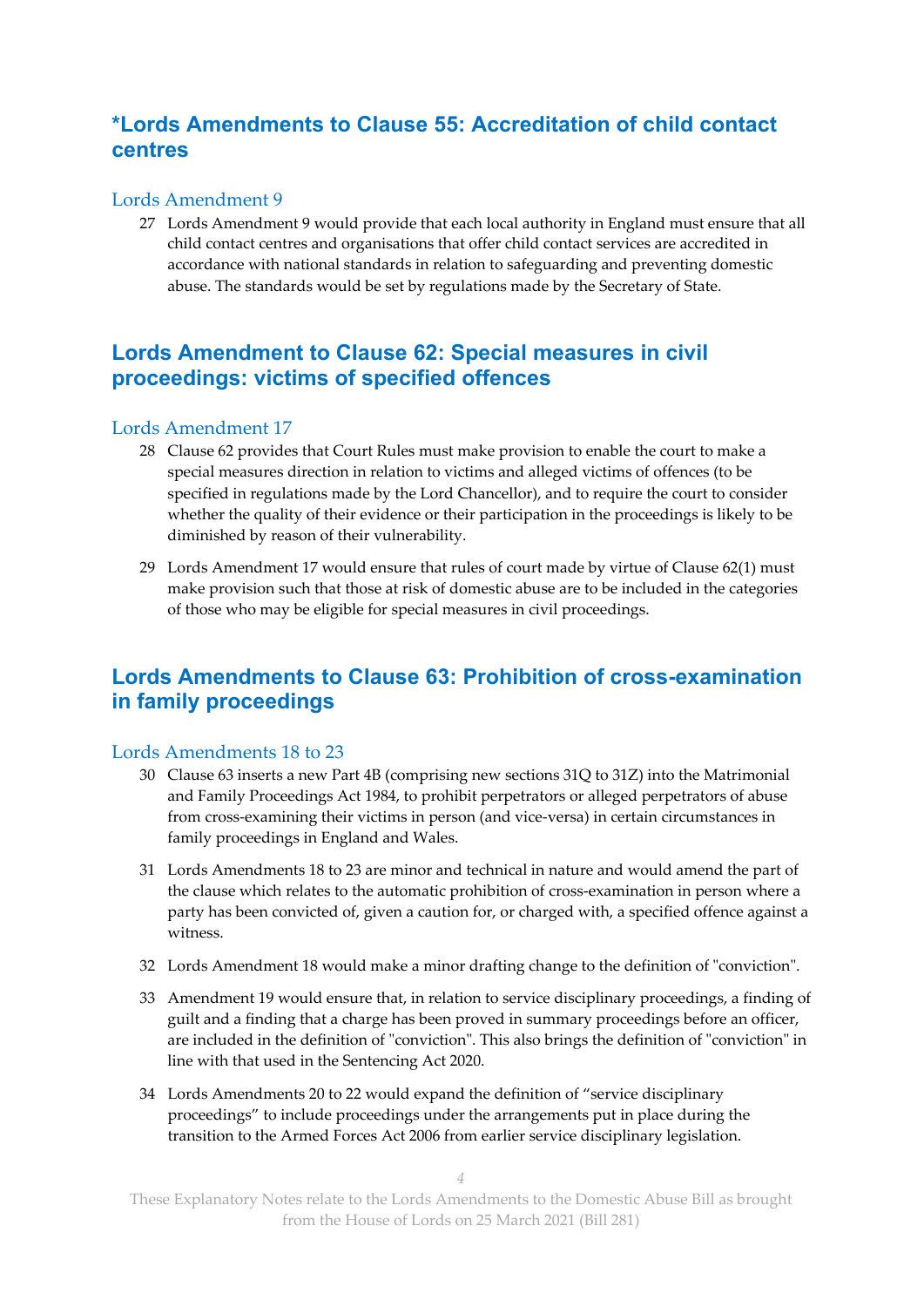35 Lords Amendment 23 would correct an incorrect cross-reference to the Sentencing Code in the previous text of the Bill, from "Section 80" to "Section 82".

## **Lords Amendments to Clause 64: Prohibition of cross-examination in person in civil proceedings**

#### Lords Amendments 24 to 31

- 36 Clause 64 inserts Part 7A (comprising sections 85E to 85J) into the Courts Act 2003 to make provision about the cross-examination of vulnerable witnesses in civil proceedings in England and Wales. It makes provision to enable regulations to give civil courts the power to appoint a publicly-funded qualified legal representative to conduct cross-examination in the interests of the party prohibited from cross-examining in person.
- 37 Lords Amendment 24 would insert new sections 85EA to 85EC into the Courts Act 2003 which would provide for an automatic prohibition in civil proceedings on the crossexamination of witnesses in person in certain cases, similar to the provisions in Clause 63 (which apply to family proceedings).
- 38 New section 85EA of the Courts Act 2003 would provide that any person involved in family proceedings who has an unspent conviction or caution (as defined in new section 85EA(5)) for, or who is charged with, a "specified offence" cannot cross-examine in person the victim of that offence, or alleged offence, during the course of the civil proceedings. The section would also provide that the victim or alleged victim cannot cross examine in person the perpetrator or alleged perpetrator. The prohibition would not apply if the conviction is spent (under the Rehabilitation of Offenders Act 1974 ) unless evidence in relation to the conviction or caution is admissible, or may be required, in the proceedings by virtue of section 7(2), (3), or (4) of that Act (which disapply the provisions of the 1974 Act in respect of specified, or prescribed, criminal or other judicial proceedings, including where justice cannot be done in the case except by admitting or requiring evidence relating to a person's spent convictions).
- 39 If cross-examination takes place in breach of the provision, because the court was not aware of the conviction, caution or charge at the time the cross-examination took place, then the validity of decisions made by the court is not affected.
- 40 New section 85EA(6) would make clear that the prohibition applies even where an order has been made for discharge, whether absolute or conditional.
- 41 The offences that are relevant here would be specified in regulations to be made by the Lord Chancellor under the power in new section 85EA(5). It is intended to use regulations to specify a comprehensive list of domestic abuse-related and other violent and sexual offences, including child abuse offence, based on the list of offences set out in documents issued by the Lord Chancellor as referred to in Schedules 1 and 2 to the Civil Legal Aid (Procedure) Regulations 2012 (SI 2012/3098). The regulations may also specify offences which have been repealed and replaced but which remain in force insofar as they could be prosecuted in respect of conduct committed prior to their repeal. In addition, it is intended to make provision in relation to any similar domestic abuse-related, violent or sexual service disciplinary offences.
- 42 New section 85EB of the Courts Act 2003 would make provision for a prohibition on crossexamination in person when an "on notice protective injunction" is in place. The person who is protected by the injunction may not be cross-examined directly by the person against

*5*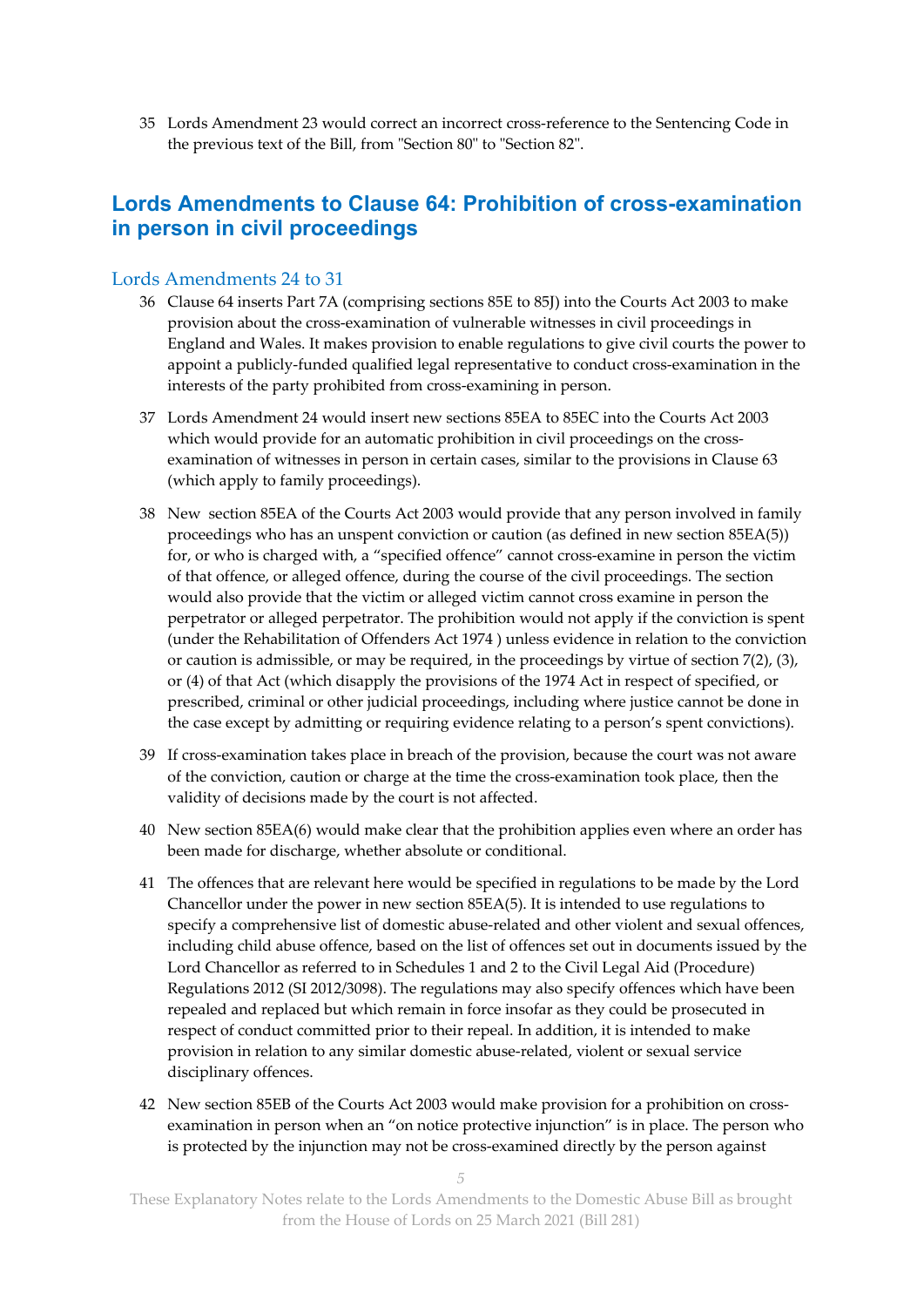whom the injunction is in force, and the person against whom the injunction is in force may not be cross-examined directly by the person protected by the injunction.

- 43 New section 85EB(5) would set out what is meant by "on notice" for these purposes.
- 44 The first instance would be where the court is satisfied that there has been a hearing at which the person against whom the injunction was made had a chance to ask for it to be varied or set aside. This might occur where the court has made an injunction to last for a given period, without the person against whom it was made having been told that the court was considering making the injunction (a "without notice" injunction). If there has since been a hearing which the person against whom the injunction was made was informed about, and at which that person could have asked the court to vary or remove the order, then that injunction will be considered "on notice" for the purpose of this section.
- 45 The second instance would be where the injunction was made at a hearing and the court is satisfied that both the person protected by the injunction and the person against whom it was made had been informed about the hearing.
- 46 New section 85EB(4) provides that "protective injunctions" would be specified in regulations made by the Lord Chancellor. It is intended to use those regulations to specify a comprehensive list of protective injunctions or similar, based on the definition of "protective injunction" in paragraph 22 of Schedule 1 to the Civil Legal Aid (Procedure) Regulations 2012, as amended.
- 47 New section 85EB(3) would confirm that if cross-examination takes place in breach of the provision, because the court was not aware of the existence of the on-notice protective injunction at the time the cross-examination took place, then the validity of decisions made by the court is not affected.
- 48 New section 85EC of the Courts Act 2003 would make provision for a prohibition on crossexamination in person where "specified evidence" is adduced that a witness in the proceedings has been the victim of domestic abuse perpetrated by a party to the proceedings (or vice versa). Domestic abuse would have the meaning given in Clause 1 of the Bill.
- 49 New section 85EC(3) provides that "specified evidence" would be evidence specified, or of a description specified, in regulations made by the Lord Chancellor. It is intended to broadly replicate the list of evidence that is currently specified for the purposes of accessing civil legal aid (set out in Schedule 1 to the Civil Legal Aid (Procedure) Regulations 2012 (SI 2012/3098), as amended). Such evidence includes, for example, a copy of a finding of fact made in legal proceedings in the UK, a letter or report from a health professional, a letter from any person who is a member of a local safeguarding forum or a letter from an independent domestic violence advisor.
- 50 Lords Amendments 25 to 31 are consequential on Lords Amendment 24.

## **Lords Amendments to after Clause 64 "Orders under section 91(14) of the Children Act 1989" and Lords Amendment to the Title**

#### Lords Amendments 32 and 84

51 Section 91(14) of the Children Act 1989 allows family courts to bar individuals from making further specified applications under that Act without permission of the court. These orders are known as section 91(14) orders or sometimes 'barring orders'.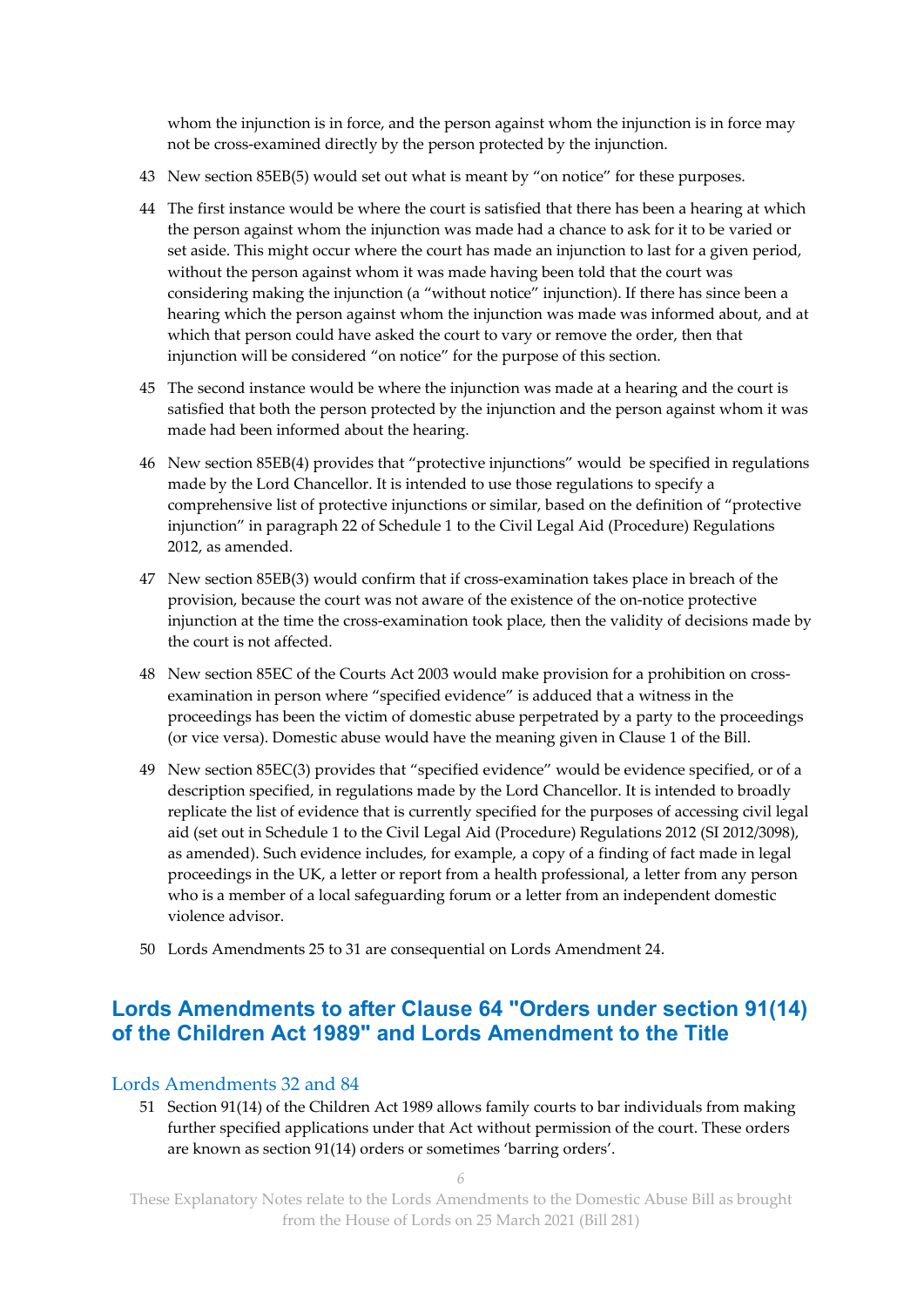- 52 Lords Amendment 32 would insert a new section 91A into the Children Act 1989 which would make further provision about the circumstances in which the court may make an order under section 91(14) of that Act.
- 53 This Lords Amendment follows recommendations made by the Ministry of Justice's Expert Panel in their report titled 'Assessing Risk of Harm to Children and Parents in Private Law Children Cases', published in June 2020.
- 54 New section 91A(2) would provide that the circumstances in which the court may make such an order include where the court is satisfied that the making of a further application under that Act, by any person to be named in the order, would put the child concerned, or another individual, at risk of harm.
- 55 New section 91A would therefore clarify that barring orders are available to parents and children to protect them where further proceedings would risk causing them harm, in particular where proceedings could be a form of continuing domestic abuse.
- 56 The broad concept of 'harm' is used, as defined in section 31(9) of the Act, so as to include but not limit the circumstances to domestic abuse.
- 57 New section 91A(3) would provide for a narrower definition of 'harm' to be applied by the court where the person referred to in section 91A(2) is not a child i.e. ill-treatment or the impairment of physical or mental health. This is because the definition of 'harm' in the Act includes elements specific to a child, such as impairment of development.
- 58 New section 91A(4) would make it clear that where a person who has been named in any barring order subsequently applies for leave, the court must consider whether there has been a material change of circumstances since the barring order was made.
- 59 New section 91A (5) would clarify that a section 91(14) order can be made by the court of its own initiative, or pursuant to an application by a person who could be put at risk of harm by a further application, by or on behalf of the child concerned or by any other person who is a party to the application. New section 91A(6) would clarify that the child concerned is the child referred to in section 91(14).
- 60 Lords Amendment 84 is consequential on Lords Amendment 32.

## **\*Lords Amendment to after Clause 64 "Training"**

#### Lords Amendment 33

- 61 Lords Amendment 33 would insert a new clause which would provide for a requirement that all judges and magistrates in the family courts undergo specialist training in relation to rape, sexual and domestic abuse, and coercive control in accordance with a strategy and timetable published by the Secretary of State.
- 62 Subsection (1) would introduce a requirement that the Secretary of State publish a strategy for providing, and a timetable for delivering, this training within six months of Royal Assent. The timetable must provide for all judges and magistrates who are already hearing or are to be appointed to hear family cases to receive this training. It must also provide for continuing professional development training for all such judges and magistrates.
- 63 Subsection (2) would set out matters which must be addressed by this training while making clear that this is not an exhaustive list of subjects which may be covered. It must cover the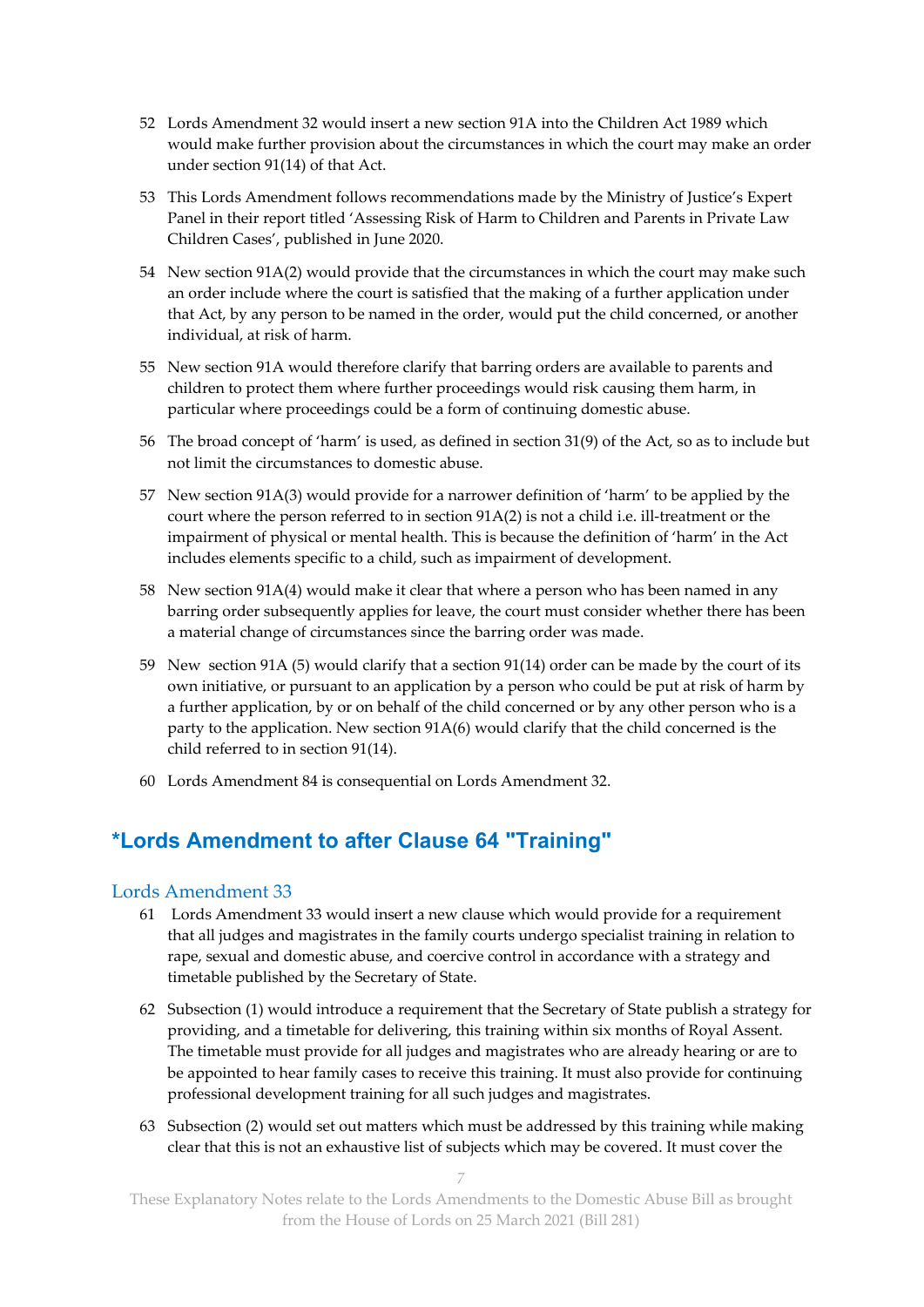impact on victims and witnesses (adult and child) of the trauma of rape, sexual and domestic abuse, and coercive control; the risks and difficulties to them in giving evidence and taking part in proceedings involving these matters; and the risks and difficulties to them in being involved in proceedings relating to these matters where one or more parties may be the perpetrators of such matters or be connected to the perpetrators.

- 64 Subsection (3) would place a requirement on the Secretary of State to consult specified persons before publishing the strategy and timetable for training provided for in subsection (1).
- 65 Subsection (4) would place a further requirement on the Secretary of State to ensure that no family cases are heard by judges or magistrates who have not successfully completed the training provided for in this clause. This requirement must be introduced within two years of Royal Assent.

## **\*Lords Amendments to before Clause 65 "Controlling or coercive behaviour in an intimate or family relationship" and Lords Amendments to Clauses 73, 74 and 75**

#### Lords Amendments 34, 44, 49 and 55

- 66 Section 76 of the Serious Crime Act 2015 provides for the offence of controlling or coercive behaviour in an intimate or familial relationship. The offence was created to close a gap in the law around patterns of controlling or coercive behaviour during a relationship where person A and person B are "personally connected", as defined in section 76(2) and (6), as intimate partners; former partners who still live together; or family members who live together.
- 67 Lords Amendment 34 would amend the definition of "personally connected" in section 76 of the Serious Crime Act 2015 to align it with that in Clause 2 of the Bill. The effect of the amendment would be to remove the current requirement for A and B to live together if they are former intimate partners or family members in order to be "personally connected", so that the offence would apply regardless of whether persons A and B live together in the same household. It would therefore no longer be a requirement of the section 76 offence for exintimate partners or family members to live together in order to be considered "personally connected", thereby bringing within the ambit of the offence controlling or coercive behaviour by a former intimate partner that takes place post-separation or by a family member who does not live with the victim.
- 68 Lords Amendments 44, 49 and 55 are consequential on Lords Amendment 34.

## **\*Lords Amendment to before Clause 65 "Threats to disclose private sexual photographs and films with intent to cause distress" and Lords Amendments to Clauses 74, 75 and 79 and the title**

#### Lords Amendments 35, 50, 56, 67 and 85

69 Lords Amendment 35 would amend the offence under section 33 of the Criminal Justice and Courts Act 2015, of disclosing a private sexual photograph or film with intent to cause distress to an individual who appears in the photograph or film, so as to include threats to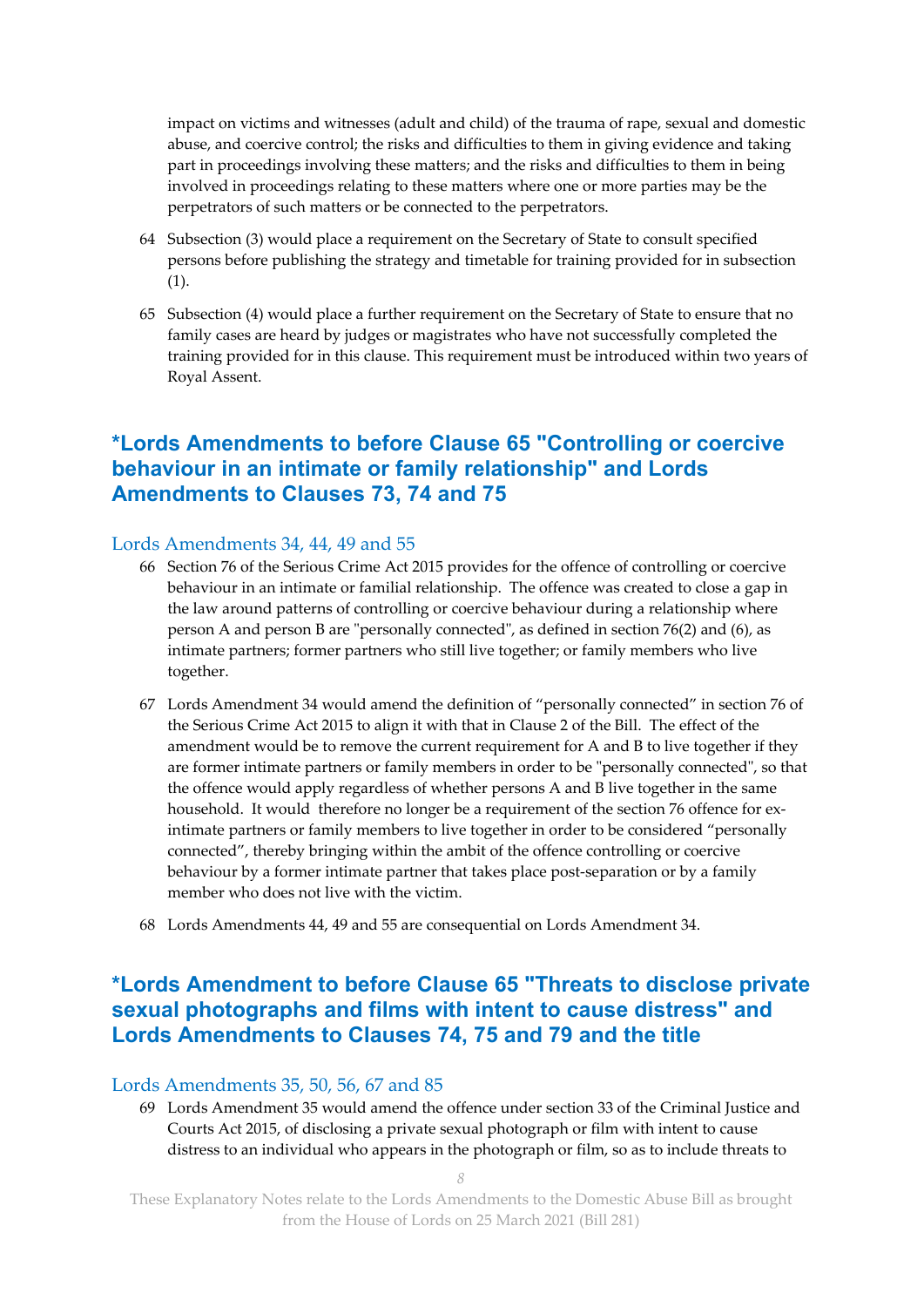disclose private sexual photographs or films.

- 70 The new clause would ensure that the prosecution will not have to prove the private sexual photograph or film referred to in the threat exists so long as the individual is said to feature in them.
- 71 The three specific defences to the original substantive offence at section 33 of the Criminal Justice and Courts Act 2015 would be available in relation to any threat to disclose. Those three defences are was the disclosure for the purposes of preventing, detecting or investigating crime; was made in course of publication of journalistic material and was believed to be in public interest; or the image was previously disclosed by another for reward.
- 72 Subsection (10) of the new clause would make consequential amendments to Schedule 8 to the Criminal Justice and Courts Act 2015.
- 73 Lords Amendments 50, 56, 67 and 85 are consequential on Lords Amendment 35.

## **\*Lords Amendment to before Clause 65 "Strangulation or suffocation" and Lords Amendments to Clauses 73, 74, 75 and 78 and the title**

#### Lords Amendments 36, 45, 51, 57, 65, 66, 69 and 86

- 74 Lords Amendment 36 would create a new offence regarding the non-fatal strangulation or suffocation of another person.
- 75 The new clause would insert a new sections 75A and 75B into the Serious Crime Act 2015.
- 76 New section 75A(1) would set out that a person commits the offence if, the person "intentionally strangles" another person (new section  $75A(1)(a)$ ) or they commit another act that affects the other person's ability to breathe and that act constitutes a battery of the other person (new section 75A(1)(b)).
- 77 "Strangulation" or "strangles" are not specifically defined in the offence and have their ordinary meaning. Battery in this section is a reference to the common law offence of battery. An act that affects the ability of the other person to breathe and constitutes a battery can include, but is not limited to, suffocation.
- 78 New section 75A(2) would make clear that it is a defence for a person accused of the offence to show that the other person consented to the strangulation or other act that affected their ability to breath. This reflects the current law as set out in the case of R v Brown [1993] 2 W.L.R. 556 and subsequent cases, that where a person consents to an act that amounts to no more than a battery, consent of the victim is a valid defence for the person who committed the battery. This subsection has however to be read in conjunction with new section 75A(3).
- 79 New section 75A(3)(a) would provide that the defence set out in new section 75A(2) would not apply when the person suffers "serious harm" as a result of the strangulation or other act that affects their ability to breathe. "Serious harm" is defined in new section 75A(6) as amounting to grievous bodily harm or wounding within the meaning of section 18 of the Offences against the Person Act 1861 or actual bodily harm under section 47 of the 1861 Act. New section 75A(3) reflects the law as set out in R v Brown and subsequent cases, which means that where a person consents to an act that causes serious harm, by which is meant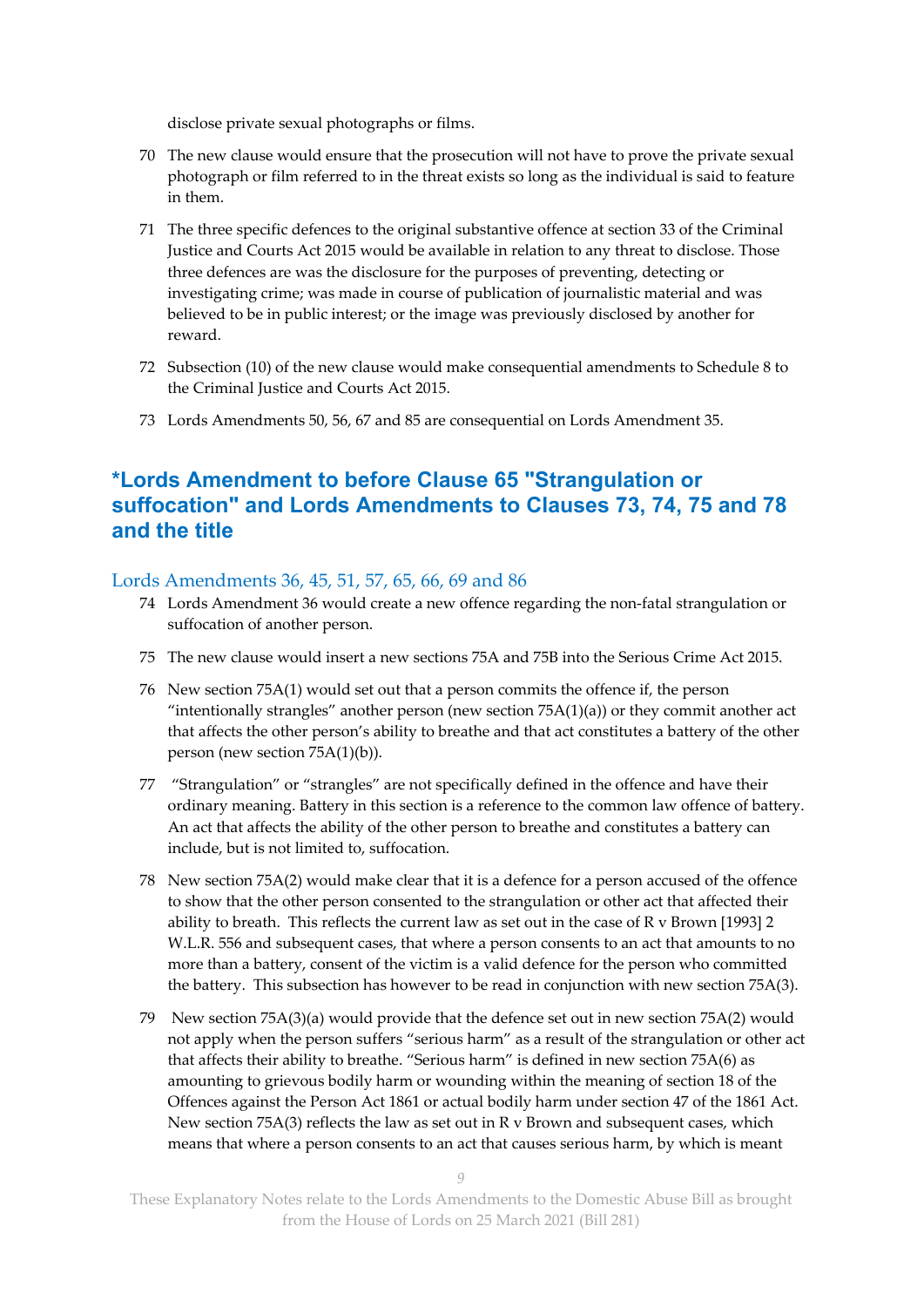injury that constitutes actual bodily harm or more serious injury, the consent does not give rise to a valid defence. In short, a person cannot validly consent to having serious harm inflicted upon them.

- 80 New section 75A(3)(b) would clarify that serious harm must be intended by the perpetrator, or that the perpetrator is reckless as to the other person suffering serious harm. This means that where a person intends to inflict harm that amounts only to a battery and the other person consents to that act, but where serious harm occurs, a valid defence of consent would only be available where the perpetrator can show that they did not intend to cause serious harm or had not been reckless as to serious harm being caused.
- 81 New section 75A(4) would provide that for the consent defence in new section 75A(2) to be made out sufficient evidence that there was consent has to be provided by the defendant to raise the issue and the contrary is not then proved beyond reasonable doubt by the prosecution.
- 82 The new offence would be triable in either the magistrates' or Crown Court. New section 75A(5) would set out the penalties for the offence. The maximum penalty on summary conviction in the magistrates'' court would be 12 months imprisonment (but this should be read as six months' until such time as provisions in the Sentencing Act 2020 come into force) and/or an unlimited fine. On conviction on indictment in the Crown Court the maximum penalty would be five years' imprisonment and/or a fine.
- 83 New section 75A(6) would define "serious harm" for the purposes of new section 75A(3) with reference to existing offences of causing grievous bodily harm, wounding and causing actual bodily harm under sections 18 and 47 of the Offences Against the Person Act 1861.
- 84 Lords Amendment 36 would also inserts new section 75B into the Serious Crime Act 2015. New section 75B would make it an offence in England and Wales for a person who is a United Kingdom national (as defined in new section 75B(2)) or is habitually resident in England or Wales to do an act in a country outside the United Kingdom that would amount to an offence under new section 75A if it occurred in England and Wales.
- 85 Lords Amendments 45, 51, 57, 66, 69 and 86 are consequential on Lords Amendment 36.

## **\*Lords Amendment to before Clause 69 "Reasonable force in domestic abuse cases"**

#### Lords Amendment 37

- 86 Lords Amendment 37 would amend section 76 of the Criminal Justice and Immigration Act 2008 ("the 2008 Act") to extend the current degree of force applicable to householders to that where the defendant is also a victim of domestic abuse.
- 87 Subsections (2), (3) and (5) of the new clause would amend subsections (5A), (6), and (9) of section 76 of the 2008 Act. The amendments would extend the terms that are applicable to a householder, i.e. where a householder may use reasonable force to protect themselves, their family or property, to cases where the defendant is also a victim of domestic abuse. Subsection (4) would insert new section 76(8G) and (8H) into the 2008 Act to define a "domestic abuse case" as one where the defence concerns itself with the common law defence of self-defence, where the person charged is (or has been) the victim of domestic abuse (as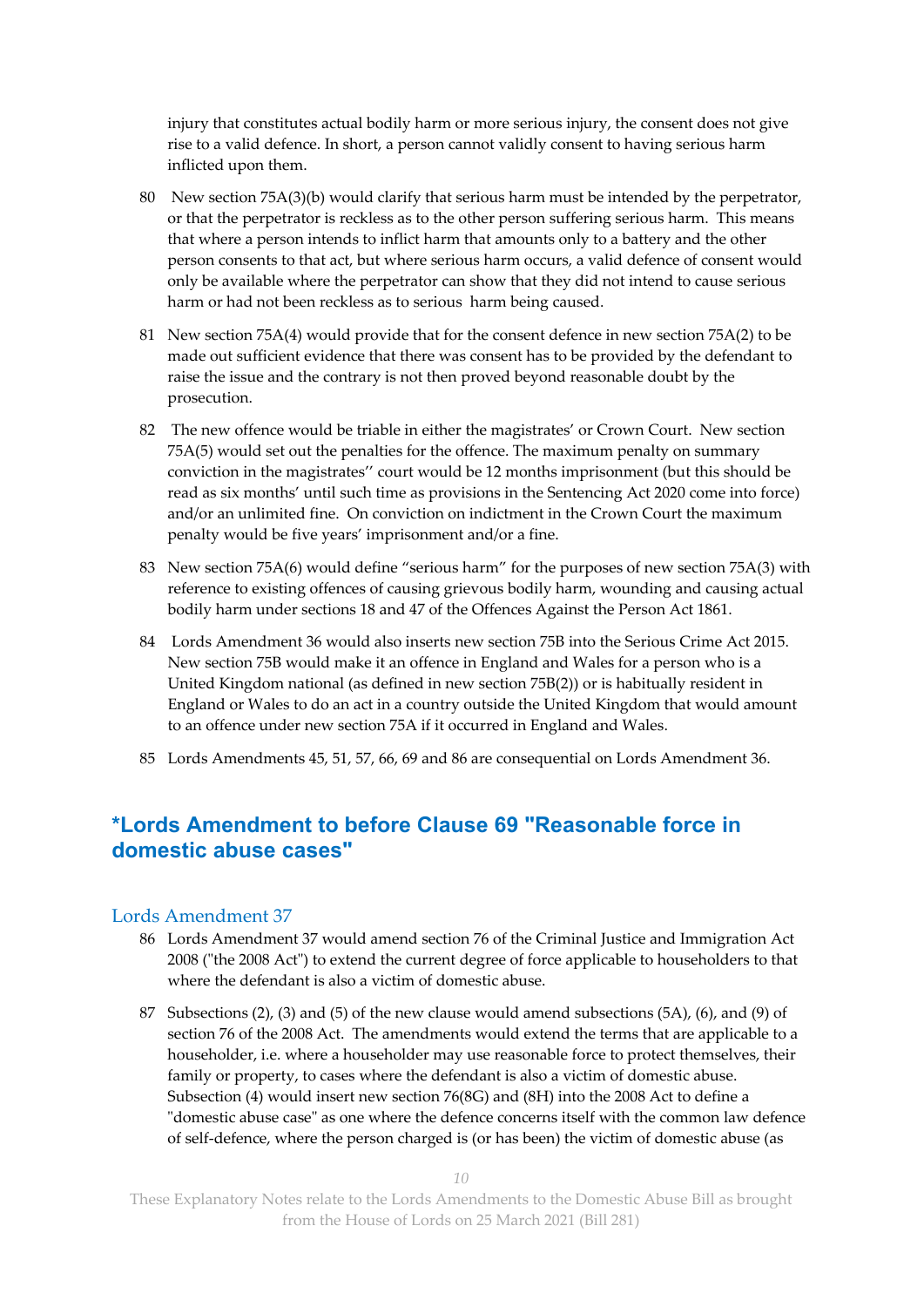defined in Clauses 1 and 2 of the Domestic Abuse Act), and the force used was against the perpetrator of the abuse.

88 Section 76(5A) does not, however, provide free rein to use disproportionate force. The provision must be read in conjunction with the other elements of section 76 of the 2008 Act. Amongst these matters are, the reasonableness of the use of force or otherwise and the existence of any circumstances relevant to the question as to whether the belief was genuinely held. If a belief was genuinely held but mistaken, the mistake must be a reasonable one to have been made.

## **\*Lords Amendment to before Clause 69 "Defence for victims of domestic abuse who commit an offence" and new Schedule "Offences to which the defence for victims of domestic abuse who commit an offence does not apply"**

#### Lords Amendments 38 and 83

- 89 Lords Amendment 38 would provide for a new statutory defence for victims of domestic abuse who may have been coerced, or committed a crime, as a result of being a victim of domestic abuse. However, this provision does not apply to the offences listed in the new Schedule inserted by Lords Amendment 83, referenced in subsection (7) of the new clause.
- 90 Subsection (1) of the new clause would provide that a person, aged 18 or over at the time of the act which constitutes an offence (i.e. not one listed in the new Schedule introduced by Lords Amendment 83), is not guilty of that offence if they commit the offence because they were compelled to do so; they were compelled as a result of other factors, for example, such as exploitation, and a reasonable person with the relevant characteristics in the same position as that person, would have no realistic alternative but to do the same act.
- 91 Subsection (2) of the new clause would provide that a person may be compelled to commit an offence by another person or by the person's circumstances.
- 92 Subsection (3) of the new clause would provide that "compulsion is only attributable to domestic abuse" if it is part of conduct which constitutes another criminal offence, except for those offences listed under the new Schedule and that conduct constitutes relevant conduct, or is a direct consequence of, a person being, or having been a victim of domestic abuse.
- 93 Subsection (4) of the new clause would provide a similar defence for those under the age of 18 as subsection (1) in that it does for those of that age and older, but which excludes the element of requirement to prove compulsion and lowers the threshold for meeting the reasonable person test.
- 94 Under subsection (8) of the new clause, the Secretary of State would have the power to amend, by Regulations, the new Schedule that would be inserted by Amendment 83 which contains the list of offences to which this new clause does not apply. The Secretary of State would be required by subsection (9) to monitor the types of offence under which domestic abuse victims are prosecuted for, and to use that evidence to inform an annual review of the offences listed in the new Schedule.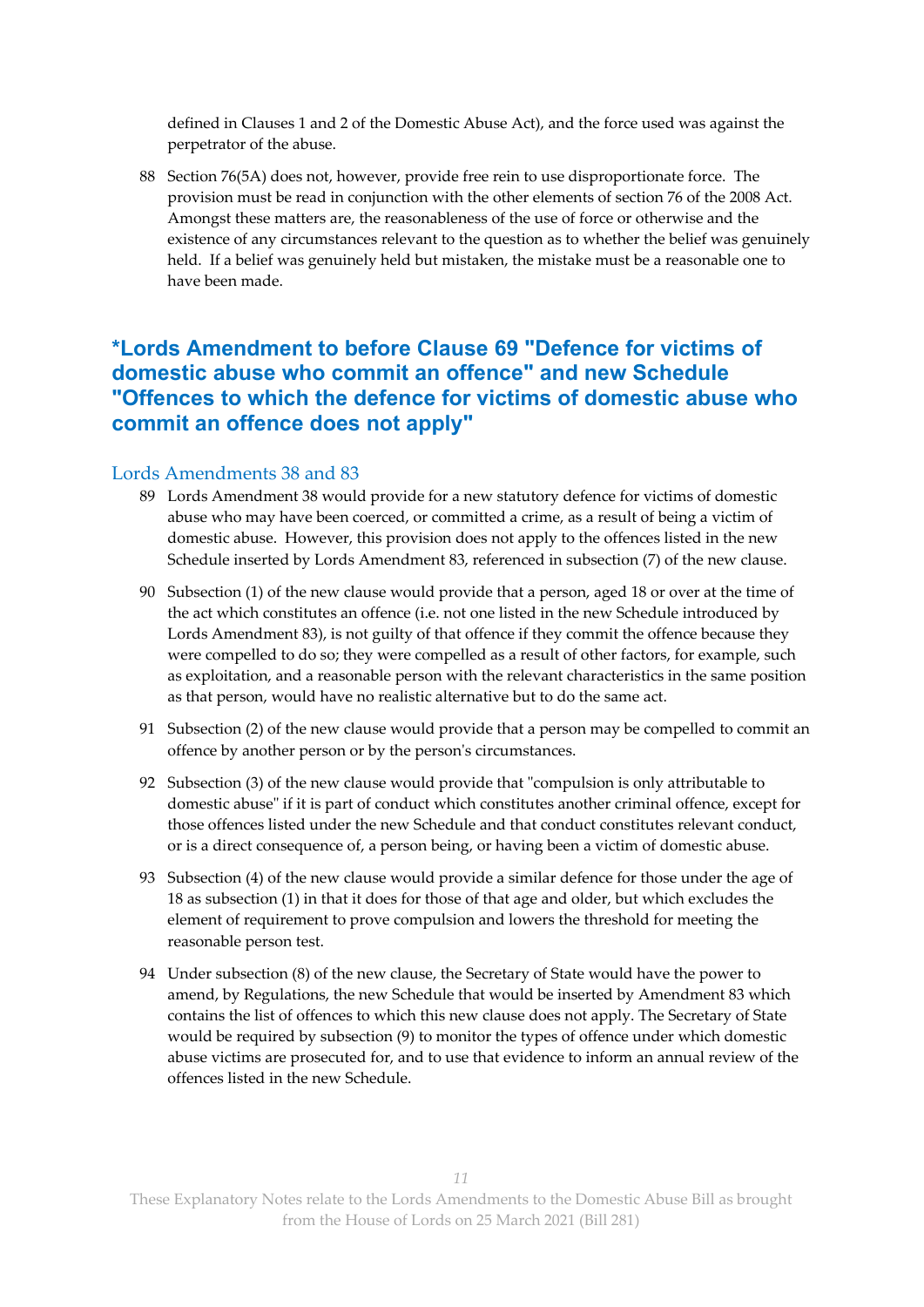## **Lords Amendment to after Clause 79 "Prohibition on charging for the provision of medical evidence of domestic abuse" and Lords Amendments to Clauses 73, 74, 75, 76 and 79**

#### Lords Amendments 39, 46, 52, 53, 54, 58, 59, 60, 62, 63, 64 and 68

- 95 Lords Amendment 39 would prohibit charges for the preparation and provision of domestic abuse legal aid letters by health professionals in general practice in the circumstances set out below.
- 96 Charging will be prohibited where a relevant health professional who has been requested to provide a letter supporting an application for legal aid in instances of domestic abuse and who wholly or mainly provides services under a General Medical Services ("GMS"), Personal Medical Services ("PMS") or Alternative Provider Medical Services ("APMS") contract from charging for such a letter.
- 97 Charging would also be prohibited where a relevant health professional who has been requested to provide a letter supporting an application for legal aid in instances of domestic abuse and who has assessed the patient in the course of providing services under a GMS, PMS or AMPS contract.
- 98 A relevant health professional would be defined in subsection (4) of the new clause and practically means a health professional who works in general practice.
- 99 The new clause would also prohibit charging for this letter through any vehicle both by the health professional themselves and the practice as a company or partnership.
- 100 Subsection (3)(b) of the new clause would enable the Secretary of State to make regulations to extend the prohibitions to any other evidence letters or reports provided by relevant health professionals to demonstrate domestic abuse for purposes other than to obtain legal aid.
- 101 Subsection (6) of the new clause would enable the Secretary of State in relation to England and the Welsh Ministers in relation to Wales to make regulations to amend the definitions of "relevant health professional" and "qualifying medical services contract".
- 102 Lords Amendments 46, 52, 53, 54, 58, 59, 60, 62, 63 and 64 are consequential on Lords Amendment 39.
- 103 Lords Amendment 68 would provide for the new clause to be inserted by Lords Amendment 39 to come into force on 1 October 2021.

## **\*Lords Amendment to after Clause 72 "Victims of domestic abuse: data-sharing for immigration purposes"**

#### Lords Amendment 40

- 104 Subsection (1) of this new Clause would require the Secretary of State to make arrangements to ensure that the personal data of a victim of domestic abuse that is given or used for the purpose of their seeking or receiving support and assistance is not used for immigration control purposes.
- 105 Subsection (2) of the new Clause would require the Secretary of State to make arrangements to ensure that the personal data of a witness of domestic abuse that is processed for the

*12*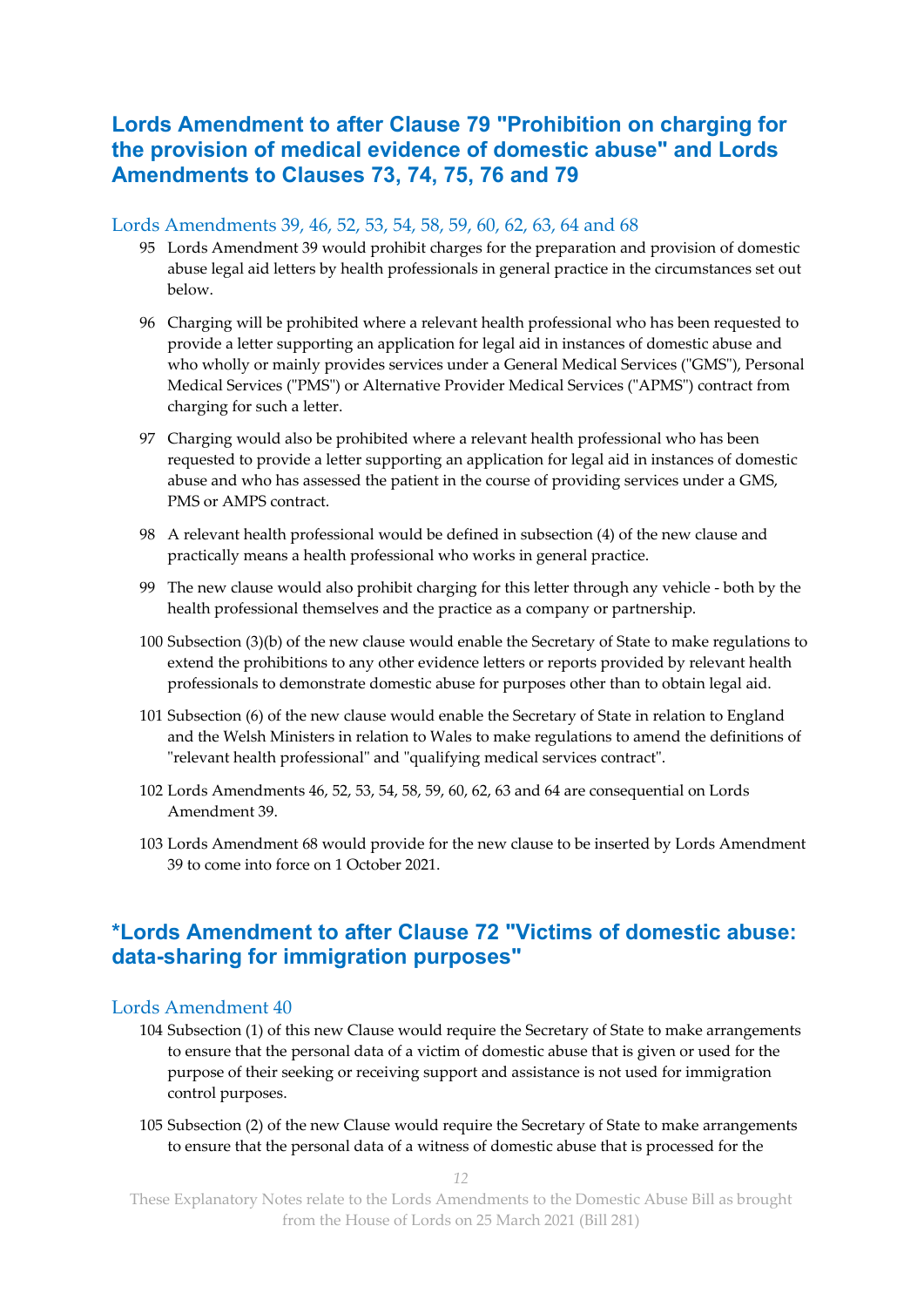purpose of that person giving information or evidence to assist the investigation or prosecution of that abuse, or to assist the victim of the abuse in any legal proceedings, is not used for immigration control purposes.

- 106 Subsection (3) would disapply paragraph 4 of Schedule 2 to the Data Protection Act 2018 for the purposes of subsection (1) and (2). Paragraph 4 of Schedule 2 to the Data Protection Act 2018 restricts the application of the certain General Data Protection Regulation provisions to personal data processed for the purposes of the maintenance of effective immigration control, or the investigation or detection of activities that would undermine the maintenance of effective immigration control, to the extent that the application of those provisions would be likely to prejudice those purposes.
- 107 Subsection (4) would require the Secretary of State to issue guidance for the purposes of the new clause to specified categories of persons.

## **\*Lords Amendment to after Clause 72 "Victims of domestic abuse: leave to remain and the destitution domestic violence concession (DDVC)"**

#### Lords Amendment 41

- 108 Lords Amendment 41 would provide migrant victims of abuse with temporary leave to remain and access to public funds, for a period of no less than six months, so they can access support services while they flee abuse and apply to resolve their immigration status.
- 109 Subsections (1) and (2) of the new clause would require the Secretary of State to lay before Parliament, within three months of Royal Assent, new immigration rules which make provision for any person who is a victim of domestic abuse in the United Kingdom and is subject to immigration control to have a route to apply for leave to remain. Subsection (2) provides that the immigration rules would also need to set out rules for such victims to apply for indefinite leave to remain.
- 110 Subsection (3) would require the Secretary of State to grant limited leave to remain for at least six months to any person applying for indefinite leave to remain under the new immigration rules provided for in subsections (1) and (2). Such limited leave to remain must be free of the conditions provided in section  $3(1)(c)(i)$ , (ia), (ii) or (v) of the Immigration Act 1971 (which set our conditions restricting a person from working or studying, requiring that they and any dependents have no recourse to public funds and about residence).
- 111 Subsection (4) would require the Secretary of State to extend any limited leave to remain granted under subsection (3) until such time as the person's application for indefinite leave to remain had been finally decided, withdrawn or abandoned.
- 112 Subsections (5) and (6) would waive restrictions which apply as a result of a person's immigration status as to the provision of services if that person is a victim of domestic abuse and is eligible to make an application for limited leave to remain under subsection (3). Subsection (7) would require the Secretary of State to issue guidance to the providers of services about the assessment of a person's eligibility to make an application for limited leave to remain under subsection (3).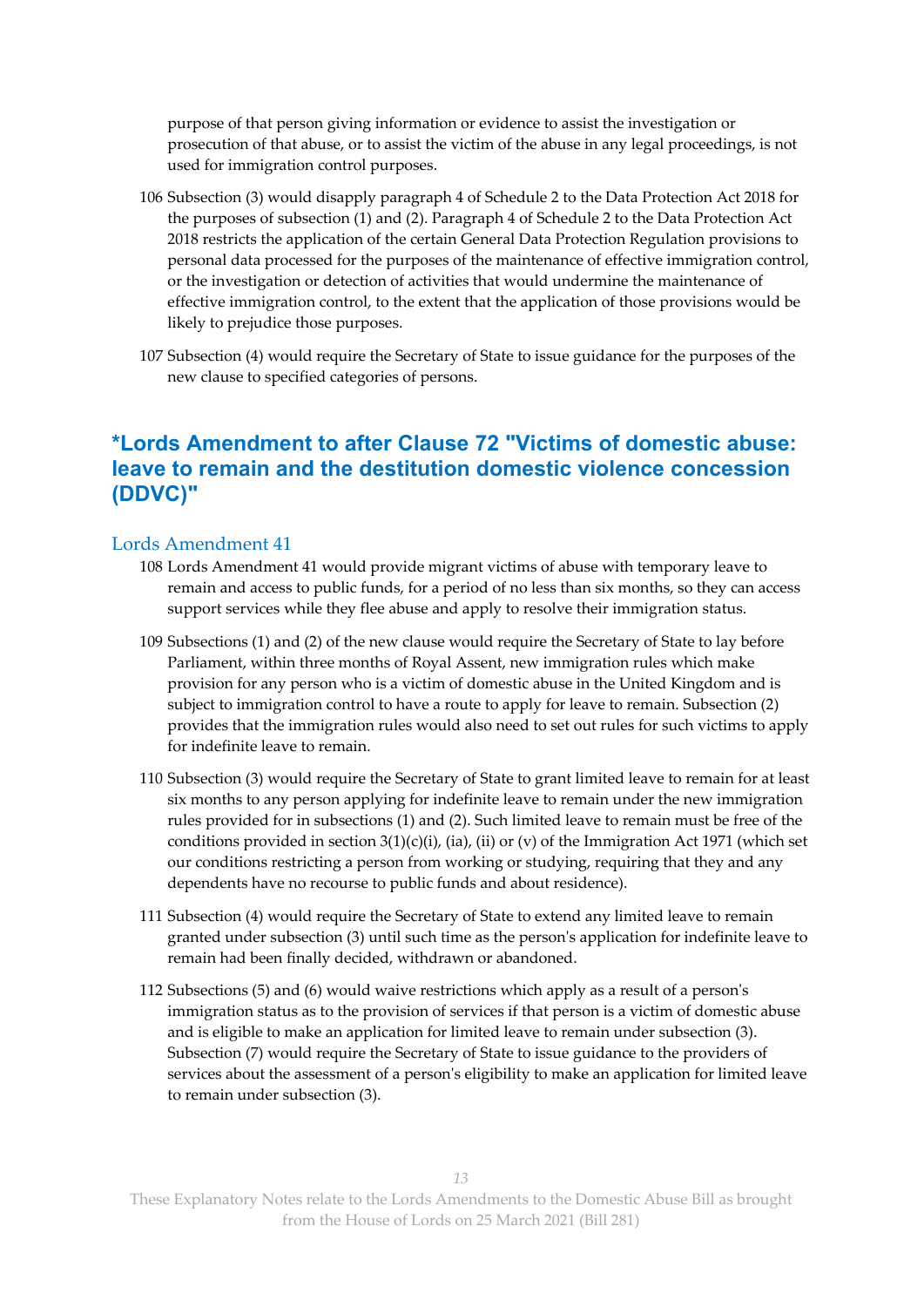## **\*Lords Amendment to after Clause 72 "Monitoring of serial and serious harm domestic abuse and stalking perpetrators under Multi-Agency Public Protection Arrangements"**

#### Lords Amendment 42

- 113 Lords Amendment 42 would amends the Criminal Justice Act 2003, which provides for the establishment of Multi-Agency Public Protection Arrangements ("MAPPA"), to make arrangements for serial domestic abuse or stalking perpetrators to be registered on VISOR (the Dangerous Persons Database) and be subjected to supervision, monitoring and management through MAPPA.
- 114 Section 325 of the Criminal Justice Act 2003 places a duty on the "responsibility authority" (the chief officer of police, probation providers and the Prison Service) to establish and keep under review arrangements for assessing and managing the risks posed by "relevant sexual and violent offenders" or other offenders who may cause serious harm to the public. Subsection (2) of the new clause would extend the category of offenders covered by this duty to include "relevant domestic abuse or stalking perpetrators" as defined in new section 327ZA of the Criminal Justice Act 2003 which would be inserted by subsection (3) of the new clause.
- 115 New section 327ZA of the Criminal Justice Act 2003 would also require the Government to review the operation of the provisions in new section 327ZA and provide for a comprehensive perpetrator strategy for domestic abusers and stalkers within one year of the Act being passed (subsections (5) and (6)).

## **\*Lords Amendment to after Clause 72 "Effective protection and support for all victims of domestic abuse"**

#### Lords Amendment 43

116 Lords Amendment 43 would require the Secretary of State to take steps to ensure that all victims of domestic abuse receive equally effective support and protection against domestic of abuse, regardless of their status, which includes a status for the purposes of Article 4(3) of the Council of Europe Convention on preventing and combating violence against women and domestic violence ("the Istanbul Convention").

## **Lords Amendments to Clause 73: Power of Secretary of State to issue guidance about domestic abuse etc.**

#### Lords Amendment 47 and 48

- 117 Clause 73 confers a power on the Secretary of State (in practice, the Home Secretary) to issue guidance about certain of the provisions in the Bill that extend to England and Wales (Clause 73(1)(a)) and about other matters relating to domestic abuse (Clause 73(1)(b)).
- 118 Lords Amendments 47 and 48 would ensure that guidance issued by the Secretary of State under Clause 73(1)(b) about matters relating to domestic abuse in Wales does not relate to matters that are devolved in relation to Wales.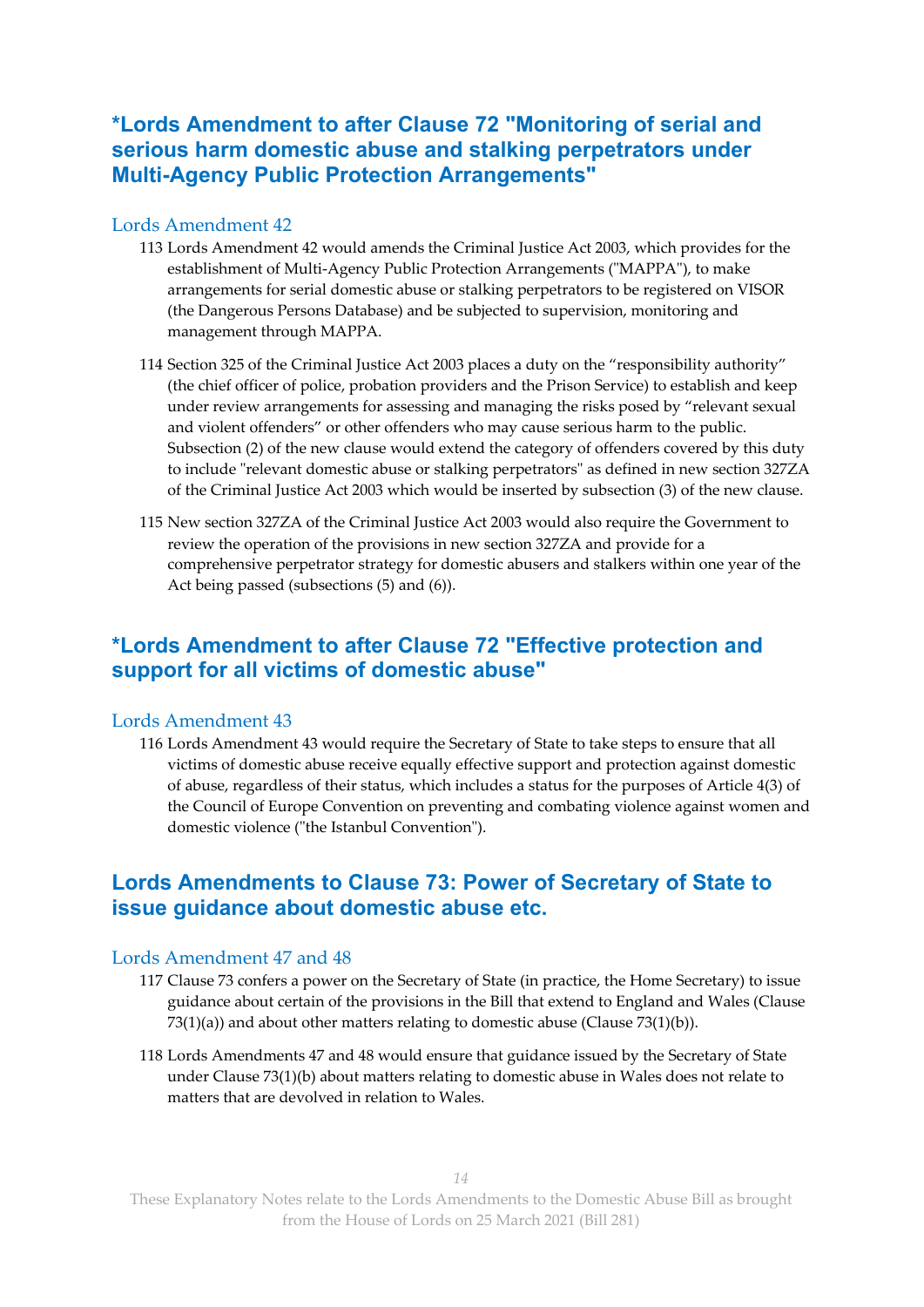## **Lords Amendments to Schedule 2: Amendments relating to offences committed outside the UK**

#### Lords Amendments 70 to 82

119 Lords Amendments 70 to 82 would amend Schedule 2 to the Bill which extends the circumstances in which certain sexual and violent offences committed abroad may be prosecuted in England and Wales (Part of Schedule 2), Scotland (Part 2 of Schedule 2) or Northern Ireland (Part 3 of Schedule 2) where the offence is committed by a UK national or a person habitually resident in the relevant part of the UK.

#### **Part 1: England and Wales**

120 Lords Amendments 53 and 54 are consequential on Lords Amendment 55.

121 Lords Amendment 55 would amend paragraph 2 of Schedule 2 to remove, for UK nationals, the condition that the act done must be criminal in the country where it is committed as well as in England and Wales. The effect of this amendment would be that, for a UK national to be guilty in England and Wales of an offence under sections 1 to 4 of the Sexual Offences Act 2003 as a result of an act done in a country outside the UK where the victim was 18 or over, it is not necessary for the act also to be an offence in that country.

#### **Part 2: Scotland**

- 122 Lords Amendment 56 would provide, in section 11 of the Criminal Procedure (Scotland) Act 1995, for a rebuttable presumption that an act committed in a country outside the UK, which would be an assault if committed in Scotland, is an offence in that country.
- 123 Lords Amendment 57 is consequential on Lords Amendment 56.
- 124 Lords Amendment 58 would limit new section 54D(1) of the Sexual Offences (Scotland) Act 2009 (being inserted by this Bill) to UK nationals only (and not also those habitually resident in Scotland) and is linked with Lords Amendments 59 and 60.
- 125 Lords Amendment 59 would remove the condition in section 54D(1) of the Sexual Offences (Scotland) Act 2009 that, for a UK national to commit an offence in Scotland in relation to an act in a country outside the UK, the act must also be an offence in that country.
- 126 Lords Amendment 60 would provide that, for a person habitually resident in Scotland to commit an offence in Scotland in respect of an act in a country outside the UK, it remains a condition under section 54D of the Sexual Offences (Scotland) Act 2009 that the act is an offence in that country.
- 127 Lords Amendment 61 is consequential on Lords Amendment 60.
- 128 Lords Amendment 62 would provide, in section 54D of the Sexual Offences (Scotland) Act 2009, for a rebuttable presumption that an act committed in a country outside the UK, which would be an offence if committed in Scotland, is an offence in that country.

#### **Part 3: Northern Ireland**

- 129 Lords Amendments 63 and 64 are consequential on Lords Amendment 65.
- 130 Lords Amendment 65 would amend paragraph 5 of Schedule 2 to remove, for UK nationals, the condition that the act done must be criminal in the country where it is committed as well as in Northern Ireland. The effect of this amendment would be that, for a UK national to be

*15*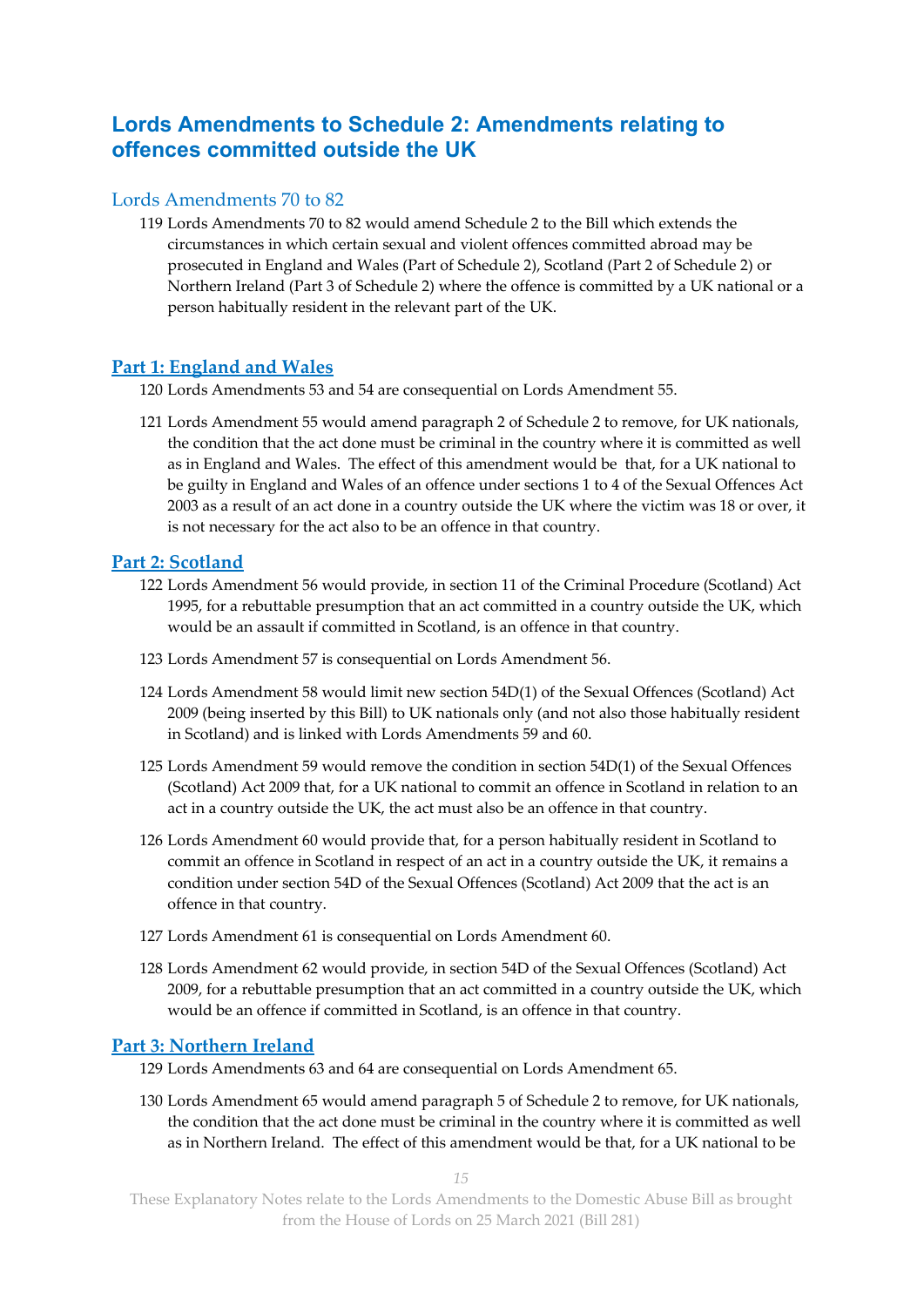guilty in Northern Ireland of an offence under Part 2 of the Sexual Offences (Northern Ireland) Order 2008 as a result of an act done in a country outside the UK where the victim was 18 or over, it is not necessary for the act also to be an offence in that country.

## **Financial Effects of Lords Amendments**

- 131 Lords Amendment 34, extending the offence of controlling or coercive behaviour to include ex-partners who do not live together post-separation abuse, is estimated to have an average annual cost of between  $£1$  million and  $£32$  million. The ranges reflect the high level of uncertainty – primarily related to (a) the prevalence of controlling or coercive caused by expartners; and (b) the number of such cases which may be already recorded and prosecuted under existing legislation such as stalking.
- 132 The financial impact of Lords Amendment 35, on threats to share intimate images, is likely to be limited. This is because much of the behaviour covered by this offence is also covered by existing offences such as blackmail and stalking. For this reason the increase in overall caseload is likely to be limited. There may be some movement between case types, as in some cases it may be easier to prove that this offence occurred than that other offences occurred. For example an individual who would previously have been charged with blackmail might now be charged with this new offence instead. Any charge will depend on the circumstances of the individual case so it is not possible to predict the extent to which this will happen.
- 133 In relation to Lords Amendment 36, to establish a new criminal offence of non-fatal strangulation or suffocation, establishing a baseline for the offence is difficult as data on offences committed where strangulation is a factor is not readily available. As such, it is not possible to estimate the number of cases that are likely to be prosecuted and the associated costs to the criminal justice system. It is anticipated that the number of cases will increase when the new offence comes into force due to the publicity surrounding its introduction. There will also be administrative costs associated with training, production of guidance and any other changes required to processes or systems as a result of the new offence.
- 134 It has not proved possible to fully estimate the impact of Lords Amendment 41, which would extend the duration of and eligibility criteria for Destitute Domestic Violence Concession ("DDVC") to any person subject to immigration control. Illustrative scenario analysis has been undertaken, offering a sense of scale of potential increased welfare expenditure of more limited expansion of coverage, covering specific visa routes rather than the entire group that could potentially be brought into scope by the amendment.
- 135 Scenarios looked at extending coverage from three to six months and (a) including dependents under Tier 2 and Tier 4; and (b) further extending to include main applicants in those routes. Estimates are subject to high levels of uncertainties in all areas – volumes, potential eligibility for DDVC, potential propensity to apply for DDVC/claim benefits, and benefit receipt levels for example. These scenarios estimated illustrative increased welfare expenditure of around three times in an 'average' year (an increase of approximately £50 million) in scenario (a), and around eight times (an increase of around £135 million to £145 million) in scenario (b).
- 136 It has similarly not proved possible to fully estimate the impact of Lords Amendment 43, which would amongst other things require all victims of domestic abuse, irrespective of their status, to receive equally effective support. However, the analysis above in respect of Lords Amendment 41 would apply equally to Lords Amendment 43.

*16*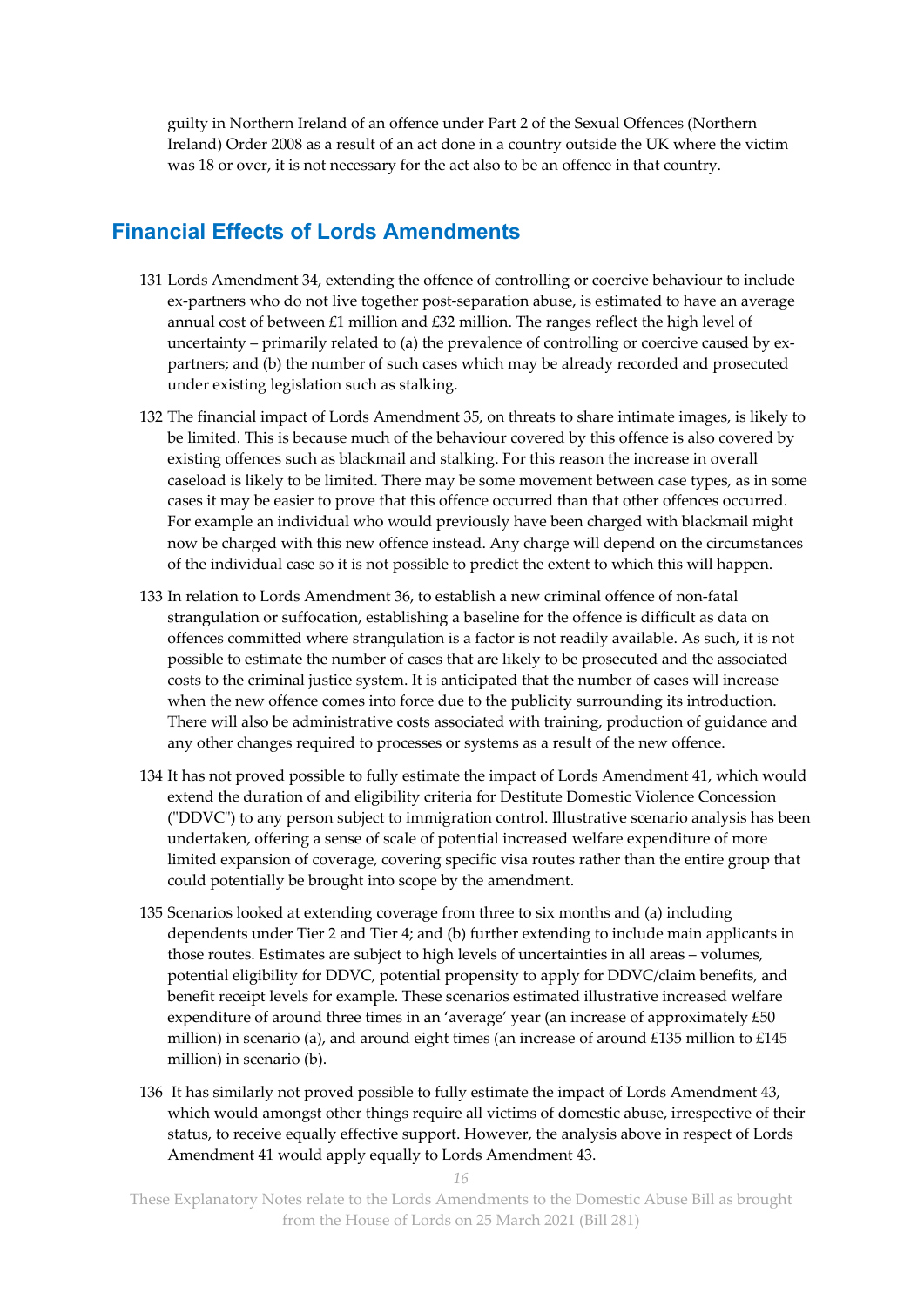## **European Convention on Human Rights implications**

137 The Government has published a separate supplementary ECHR memorandum in respect of relevant Lords amendments; this is available at: Domestic Abuse Bill - GOV.UK (www.gov.uk).